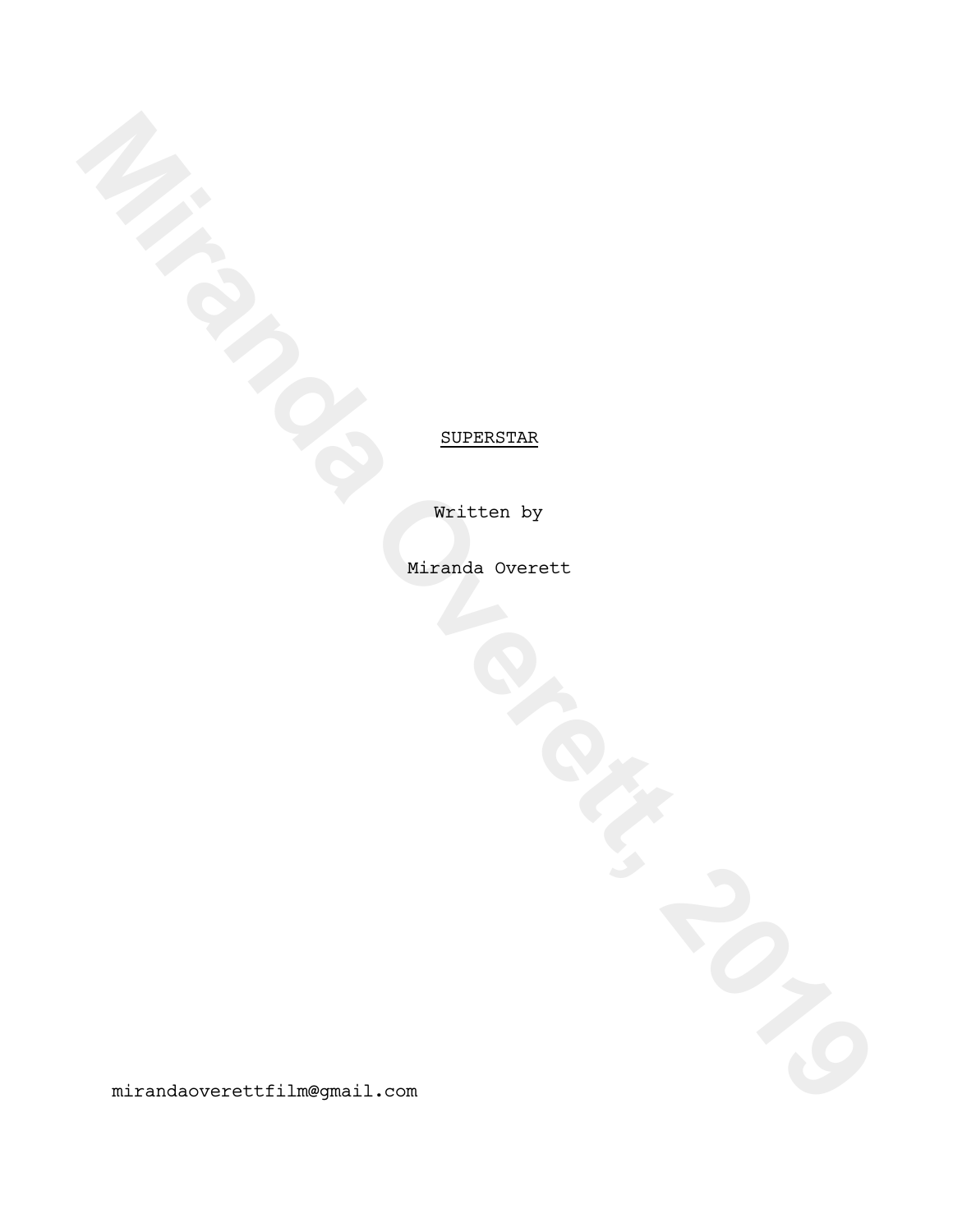FADE IN:

INT - OFFICE - DAY

**Miranda Overett, 2019** ANNA (late 20s), sits at her desk in a self-consciously cool office. She has two phones and a computer in front of her and she's typing fast, visibly stressed and exhausted.

The room is full of huge monitors and people working industriously. In the corner are some beanbags and a ping pong table, none of which are being used.

## **Ping.**

A messenger box pops up in the corner of her screen. It is JACK, her boss:

#### JACK

(message) *Team meeting at 7 tonight, don't forget!*

Anna pinches the bridge of her nose and takes a deep breath. Types back:

#### ANNA

(message) *Haven't forgotten! Metrics for last month are done, finishing the report now.*

## **Ping.**

JACK (message) *Superstar!!!*

She dismisses the box and carries on working. Messenger **pings** again.

> JACK (CONT'D) (message) *More Twitter activity though, pls :)*

# **Ping.**

JACK (CONT'D) (message) *& ETA on that press release?*

Anna goes to reply, but her phone rings. She answers.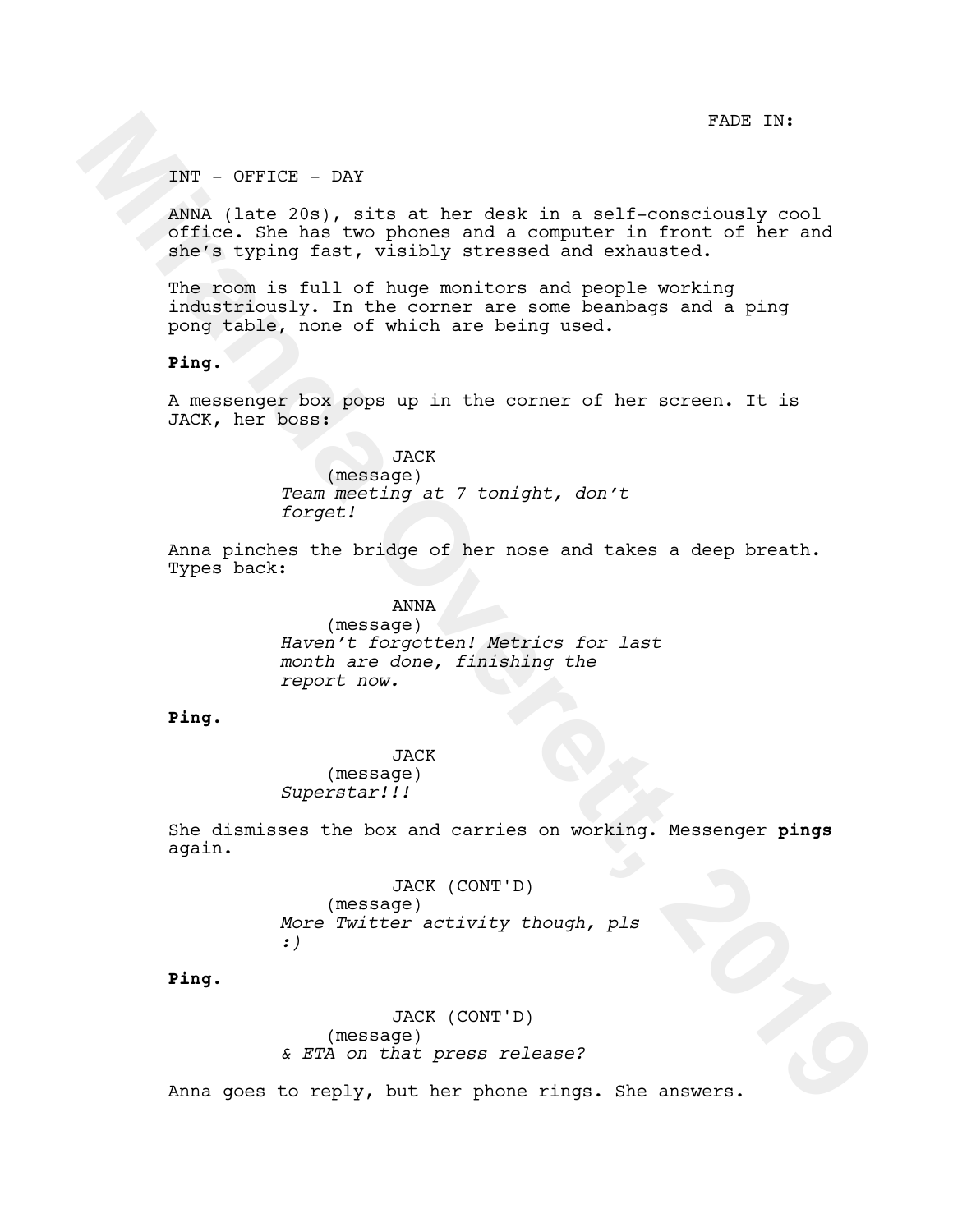ANNA

Mir Steph. West, good, you? The<br> **Miranda Contents of the section of the section of the section of the section of the section<br>
invariant is content in the section of the section of the section<br>
Basiliance of the section of** Hi Steph. Yes, good, you? I'm working on it, nearly done on the first draft, can get it over to you by 4ish? Ok. Any update on those stats? (pause) Really? Ok, I'll look into it now. Thanks Steph, bye.

**Ping.**

Another messenger box opens.

FREDDIE (message) *Quick lunch?*

Anna looks at the clock. It's just after 2pm. She sighs.

ANNA

(message) ) *Sorry, no time!!! Bring me something back?*

Anna catches FREDDIE's eye across the room and smiles gratefully. He gives her a tired looking smile and a thumbs up. She switches back to her emails, opens one titled Press Release. Messenger **pings** again.

> JACK (message) *??? Press release?*

ANNA (message) ) *On it now. Just need some stats first*.

**Ping.**

JACK (message) *[Superstar gif]*

Anna closes her eyes briefly, then carries on.

She types faster, then faster still.

INT - TUBE - NIGHT

Quick cut to her sitting on the tube, laptop out, working as other commuters get in her way - jostle her laptop with their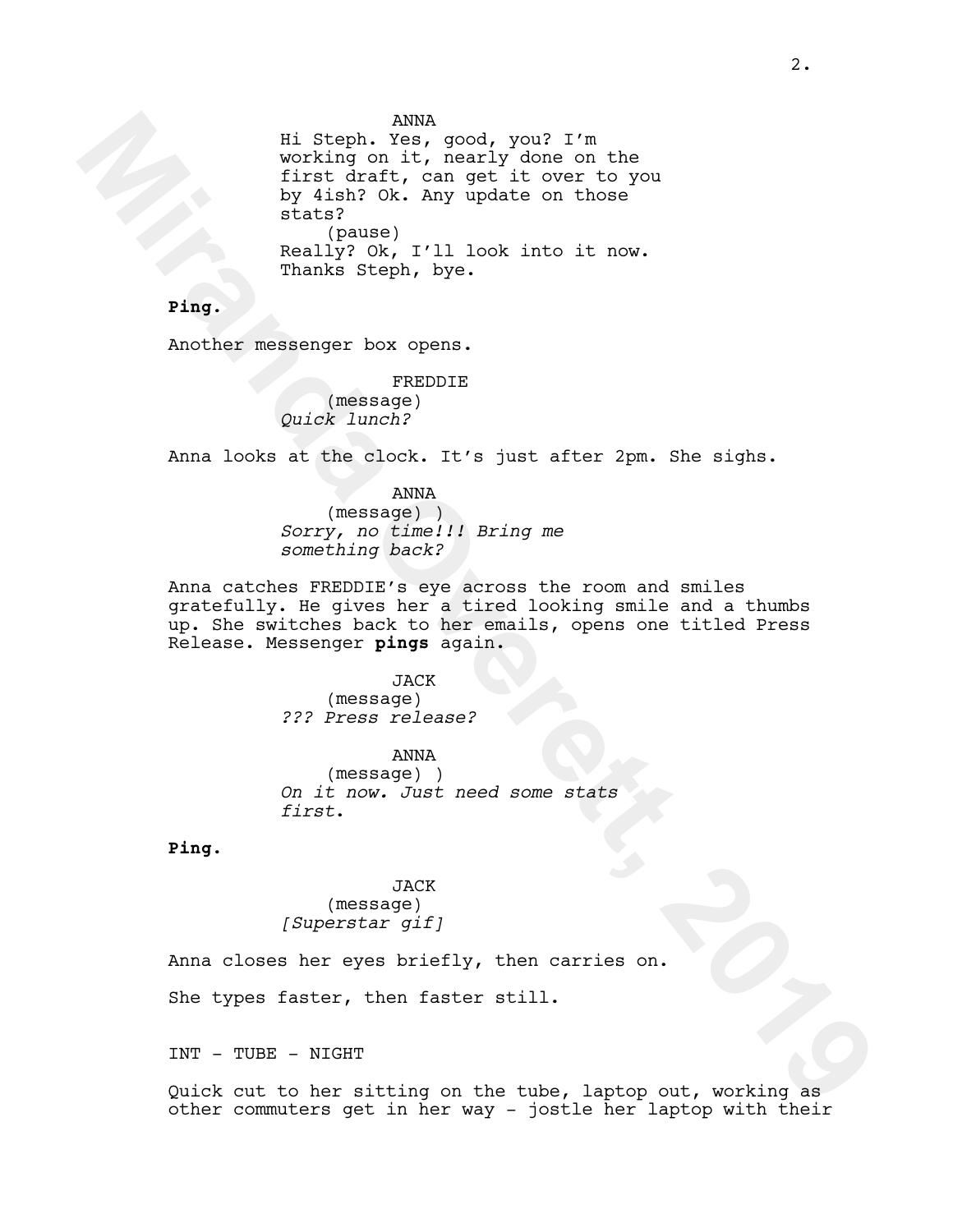bags, talk loudly, she shelters her screen from someone's coffee.

## INT - ANNA'S KITCHEN - NIGHT

bags, talk loudly, she shelters her screen from someons's<br>
confree.<br>
The NAMA/s XITECHNY NIGHT<br>
Cut to be at home, sitting in the kitches with a dressing<br>
given the scriptizer and class of Xines in the head of<br>
which she b Cut to her at home, sitting in the kitchen with a dressing gown on, eating pasta with one hand, eyes still on her screen. Her BOYFRIEND puts a glass of wine in front of her, which she barely registers. He kisses her on the head and walks off. Her phone **pings**. She pinches the bridge of her nose, exhausted.

#### INT - ANNA'S BEDROOM - MORNING

Cut to her waking up, sprawled on top of her duvet, still in her dressing gown. Her BOYFRIEND sits up in the bed next to her, brushes some hair off her face and gets up.

INT - OFFICE - DAY

Anna sits at her desk, typing, her messenger box **pings**, typing faster again, eating a burrito one handed. Everyone around her is doing exactly the same thing - eating one handed while working.

INT - OFFICE - DAY

Next day > at her desk, typing, new outfit - messenger box **pings**, typing even faster.

INT - TUBE - MORNING

Anna reads work emails on her phone while attempting to drink coffee at the same time, crushed by rush hour commuters.

#### INT - ANNA'S BEDROOM

Anna wakes up on the sofa, still fully dressed, next to her laptop. Her boyfriend is on his way out as she wakes - looks at her exasperated and sad, but she has nothing to offer. He gives her a remorseful shrug and walks out, silently, without saying goodbye.

## INT - OFFICE - DAY

Back to Anna at her desk, another new outfit, typing faster than ever. We see her screen - a huge to do list and a stack of messages flashing. The same at the next screen over.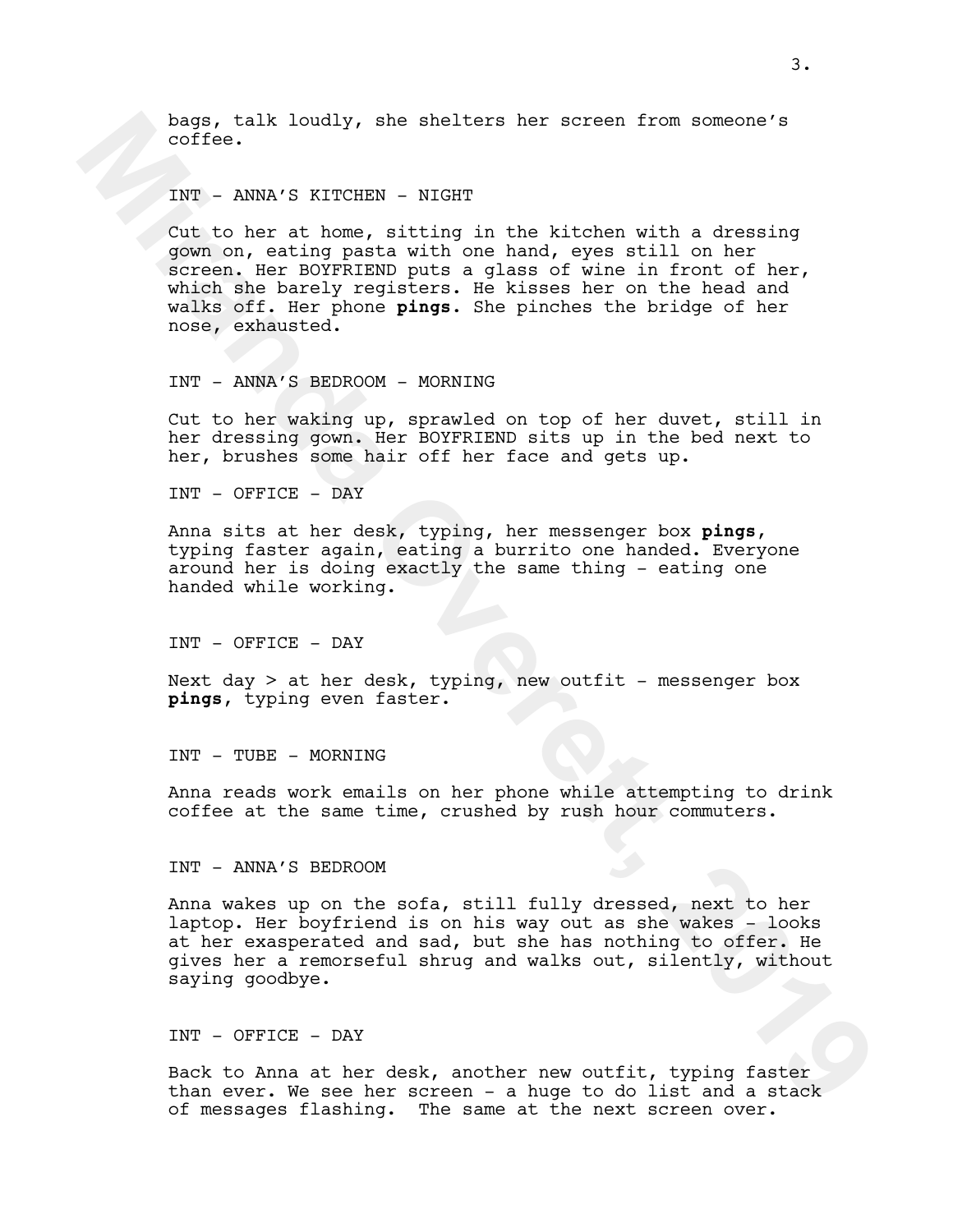**Ping.**

#### JACK

(message) *Hey Anna! New starter in your department today, could you take a couple of hours to show him the ropes?*

Anna looks up from her computer screen. At the door, Jack (bearded, self-consciously geek chic) waves merrily from next to DAVE, an equally hip looking new starter.

Anna takes a deep breath, collects herself, then walks politely over to them.

**Fing.** (message) (ARCE 1898) (SEC 1899) (The same of the couple of hours to show him the couple of hours to show him the computer or computer or computer or computer or computer or computer or computer (back the computer JACK (CONT'D) Anna! Since you're one of our veterans, I thought you might like to take some time to meet Dave here and introduce him to our little family.

**Ping.** Her phone in the background. **Ping.** Another notification. **Ping, ping, ping, ping.**

We see Anna's face, unhappy and exhausted. Anna reaches out - Dave extends his hand to shake hers.

# JACK (CONT'D) You're not too busy are you?

## **Ping.**

Everything goes silent.

Anna looks at Dave's hand, but doesn't take it. She slowly and deliberately takes off her jacket, drops it, rolls up her sleeves.

There's a moment's silence, then she ROARS at him. A primal sound, letting everything out.

In the rest of the office, everyone is silent and staring.

ANNA (Calmly but breathing a little heavily after her scream) No, I don't think so.

From the pocket of her trousers, she pulls out a sharpie. She takes off the lid and, maintaining intense eye contact with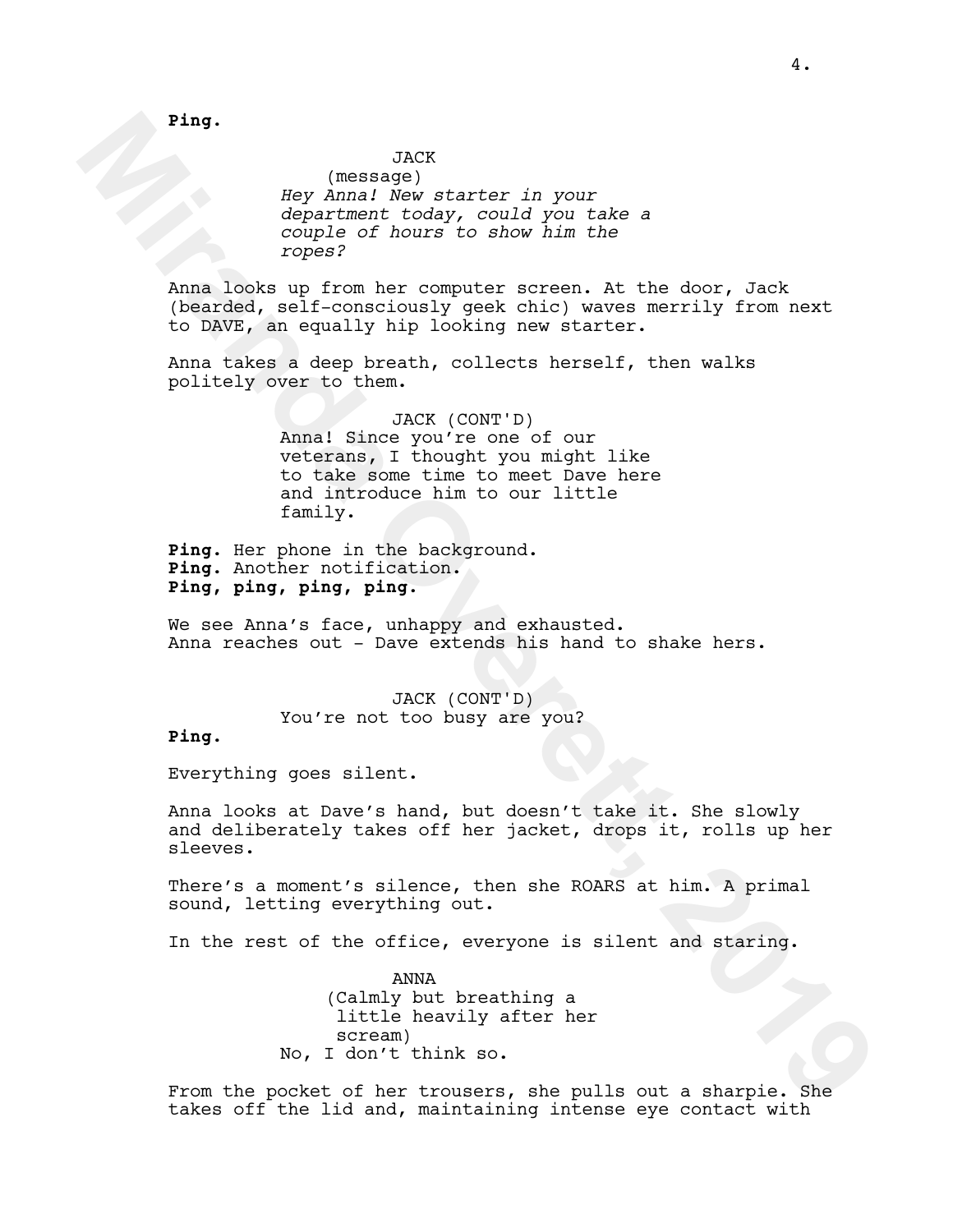Dave, draws warrior stripes on her cheeks.

Jack looks at her, taken aback, and moves to take Dave away.

JACK

# Anna, what -

Anna puts a finger to her lips.

## ANNA

Shhhhh.

She untucks her shirt, and rips off a few inches at the bottom, until she has a ragged strip. With everyone watching in fascination, she wraps it around her head like a bandana.

Anna turns around to face the silent office. In the corner, someone **picks up their phone and starts filming**. Two others mutter to each other, one goes to make a phone call.

Anna climbs up on to her desk and surveys the room.

ANNA (CONT'D) Well. (beat) I think I've had enough of this. (beat) Who's with me?

The rest of the office look at each other. After a few seconds, Freddie stands up and slowly paints sharpie marks on his cheeks as well, gets up on his desk.

> FREDDIE I want a lunch break.

There's a murmur of agreement from the rest of the office.

KAT stands up.

KAT And sick leave!

ROSIE stands.

ROSIE And weekends off!!

Pave, draws warrier stripes on her checks.<br>
Wark looks at her, taken back, and moves to take Dave away.<br>
Anna, what -<br>
Movember 1198.<br>
Movember 1198.<br>
Movember 1198.<br>
She untucks her thirt, and ripe off a few inches at the Around the room, more people stand up. A loud rumble of agreement spreads, people throw down their phones, those still sitting take off their glasses, rub their eyes, blink as though seeing daylight for the first time.

Anna lifts her coffee cup and pours it slowly and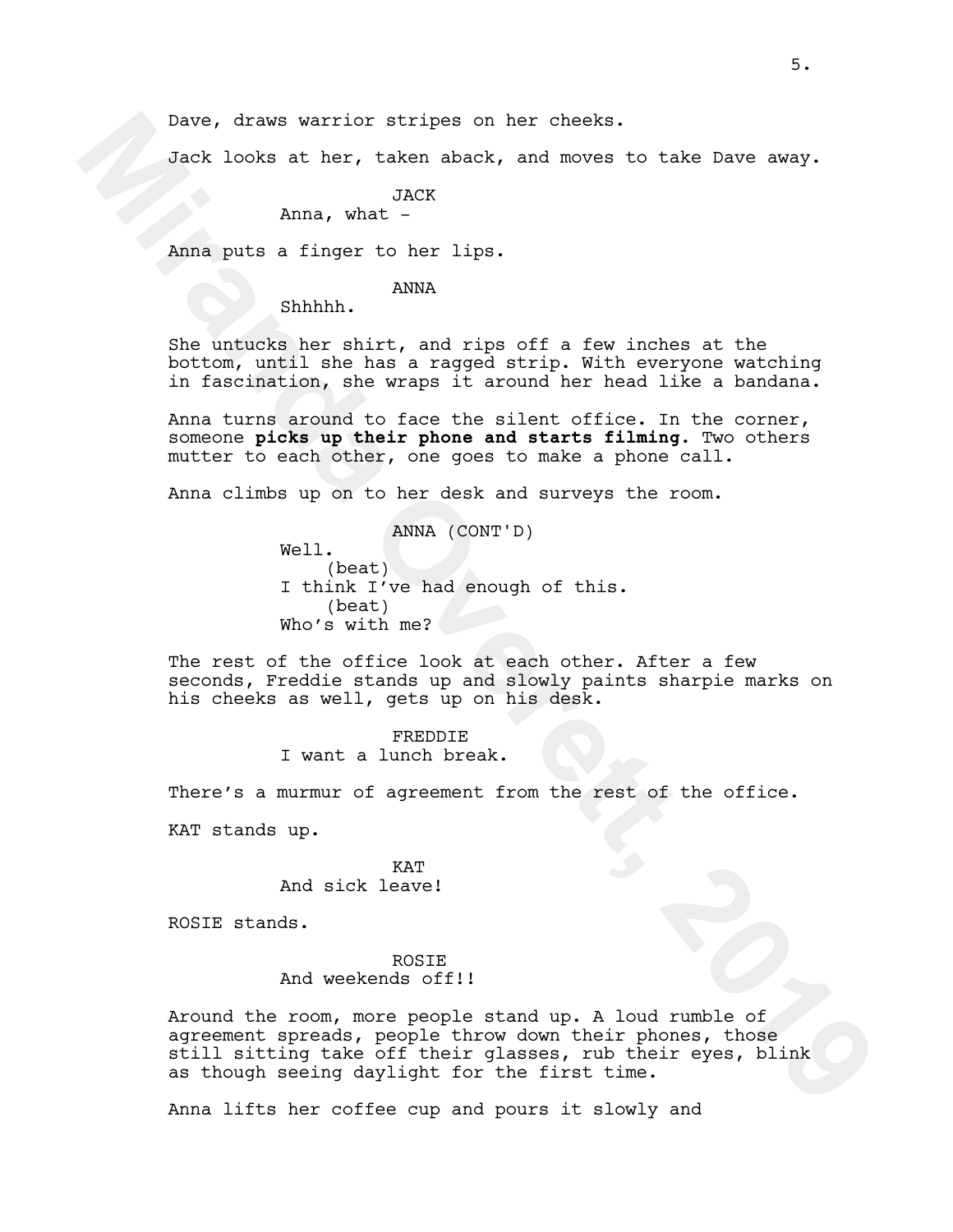deliberately over her laptop. Freddie picks up the papers from his desk, and begins to tear them into ribbons. A few others begin to follow suit.

> JACK Guys, now hang on, why are you doing this? You know I think you're all superstars -

The standing employees, as one, turn and ROAR at him.

The line has been crossed and chaos breaks out. We cut between seeing he room, and the film captured by the phone camera.

deliberately over her laptop. Freddie picke up the papers<br>Trom his denk, and hedina to tear them into ribbone. A few others begin to follow suit.<br>
Ougs, now hange on, why are you<br>
Note that the denk of the standing employe Behind Anna, the others start turning over tables, scattering post-its, joyfully wrecking everything in sight. Kat, across the room, determinedly batters her computer screen with a framed motivational poster. An apple flies across the room, followed by a kiwi. Everyone is shouting, causing as much destruction as possible.

Anna jumps down, pushes her wheely chair across the room towards Jack. He squeaks and runs for his managerial suite, locks the door behind him.

The full office has now joined in. Anna climbs back on to her table top, watching her colleagues with pride, like a conductor.

Things are completely out of hand - everyone's clothes are ripped, the beanbag has been torn apart and its stuffing is everywhere, along with ripped paper and post-its. Freddie has taped a table tennis bat to his head with masking tape.

We see Dave, up until now totally confused, give up and join in the frenzy, enthusiastically smashing a potted plant.

INT - JACK'S OFFICE - DAY

Jack cowers in his office, staring out through the glass. The sound is muffled - we see the pandemonium silently through the window. Anna, from on top of her table, looks across and gives him the finger.

INT - OFFICE - DAY

The carnage continues. Someone's laptop has gotten stuck and is **pinging** repeatedly. More people have drawn lines on their faces with sharpie and lipstick.

The phone footage stops as the phone is dropped. Confused